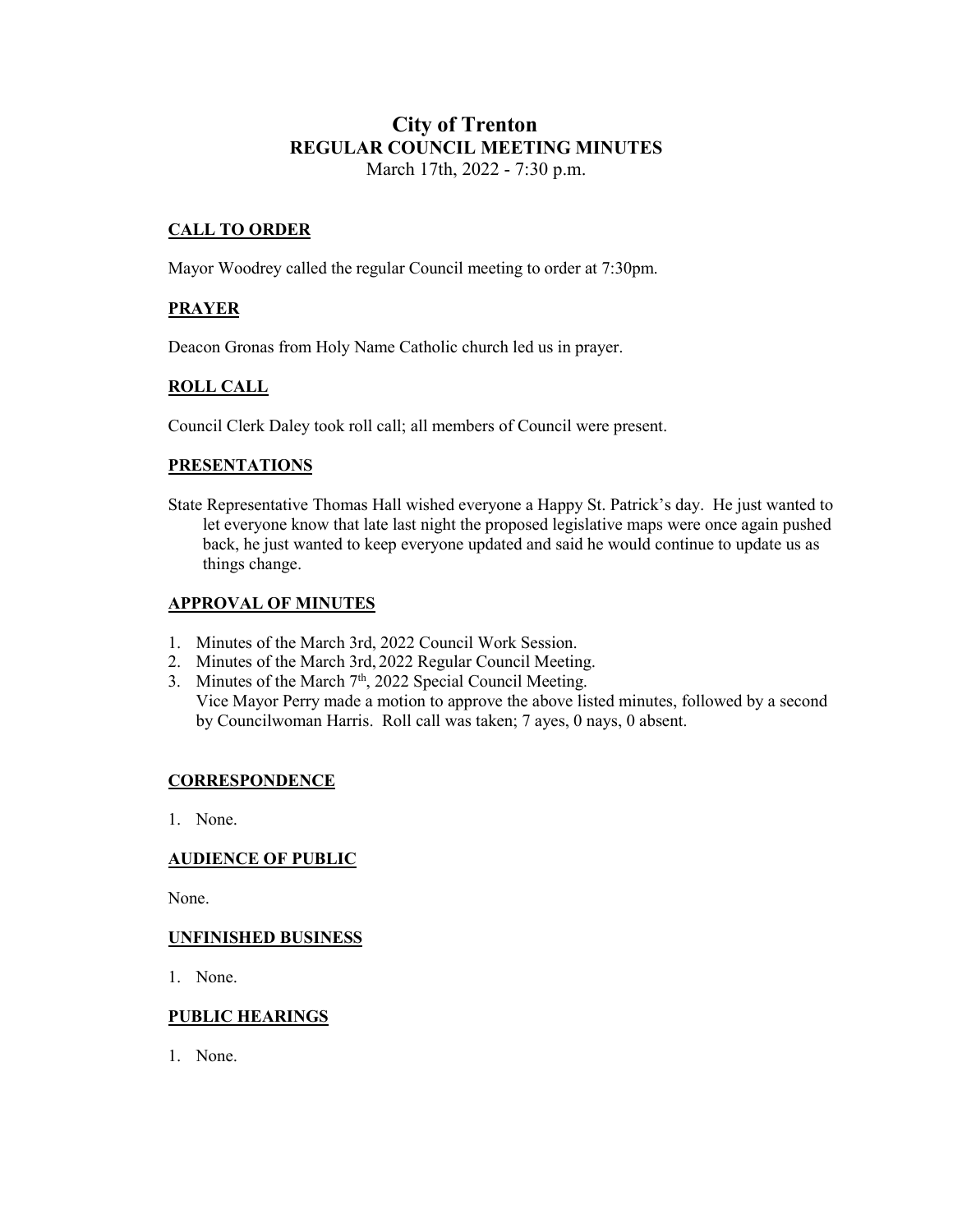### **NEW BUSINESS**

- 1. A MOTION TO APPOINT ROBERT MELLOH TO THE PARKS BOARD FOR A THREE YEAR TERM STARTING JANUARY 1, 2022 AND ENDING ON DECEMBER 31, 2024 AND APPOINTING CHRISTINA LUCAS, AMBERLY OSUNA, AND FLOYD CROUCHER AS ALTERNATE MEMBERS TO THE PARKS BOARD FOR A THREE YEAR TERM STARTING JANUARY 1, 2022 AND ENDING DECEMBER 31, 2024. Vice Mayor Perry made a motion to appoint, followed by a second by Councilwoman Montgomery. Roll call was taken; 7 ayes, 0 nays, 0 absent.
- 2. A MOTION TO APPOINT BRANO TOMIC, LYNNE SORRELL, AND ROBERT MELLOH TO THE TAX REVIEW BOARD FOR A TWO YEAR TERM BEGINNING JANUARY 1, 2022 TO DECEMBER 31ST 2023. Vice Mayor Perry made a motion to appoint, followed by a second by Councilwoman Combs. Roll call was taken; 7 ayes, 0 nays, 0 absent.
- 3. A MOTION TO APPOINT RAYMOND NICHOLS, CHERYL COMPTON, VICE MAYOR PERRY, COUNCILWOMAN MONTGOMERY, AND COUNCILMAN AGEE TO THE CHARTER REVIEW BOARD FOR THE 2022 CHARTER REVIEW YEAR. Councilwoman Harris made a motion to appoint, followed by a second by Councilman Perry. Roll call was taken; 4 ayes, 0 nays, 0 absent, 3 abstain.
- 4. A MOTION AUTHORIZING THE CITY MANAGER TO ENTER INTO A CONTRACT WITH BLUST MOTOR SERVICE INC. FOR THE PURCHASE OF 2023 INTERNATIONAL CAB & CHASSIS IN THE AMOUNT OF NINETY-FIVE THOUSAND THREE HUNDRED NINETEEN DOLLARS AND FORTY-FOUR CENTS (95,319.44) AND FURTHER AUTHORIZING THE CITY MANAGER TO SIGN ALL REQUIRED DOCUMENTS RELATED THERETO.

Vice Mayor Perry made a motion to authorize, followed by a second by Councilwoman Harris. Roll call was taken; 7 ayes, 0 nays, 0 absent.

5. A MOTION AUTHORIZING THE CITY MANAGER TO ENTER INTO A CONTRACT WITH KAFFENBARGER TRUCK EQUIPMENT COMPANY, FOR THE PURCHASE AND INSTALLATION OF A GALION STAINLESS STEEL TRUCK BED AND GLEDHILL PLOW PACKAGE IN THE AMOUNT OF EIGHTY THOUSAND THREE HUNDRES FIFTY-NINE DOLLARS (\$80,359.00) AND FURTHER AUTHORIZING THE CITY MANAGER TO SIGN ALL REQUIRED DOCUMENTS RELATED THERETO.

Vice Mayor Perry made a motion to authorize, followed by a second by Councilwoman Harris. Roll call was taken; 7 ayes, 0 nays, 0 absent.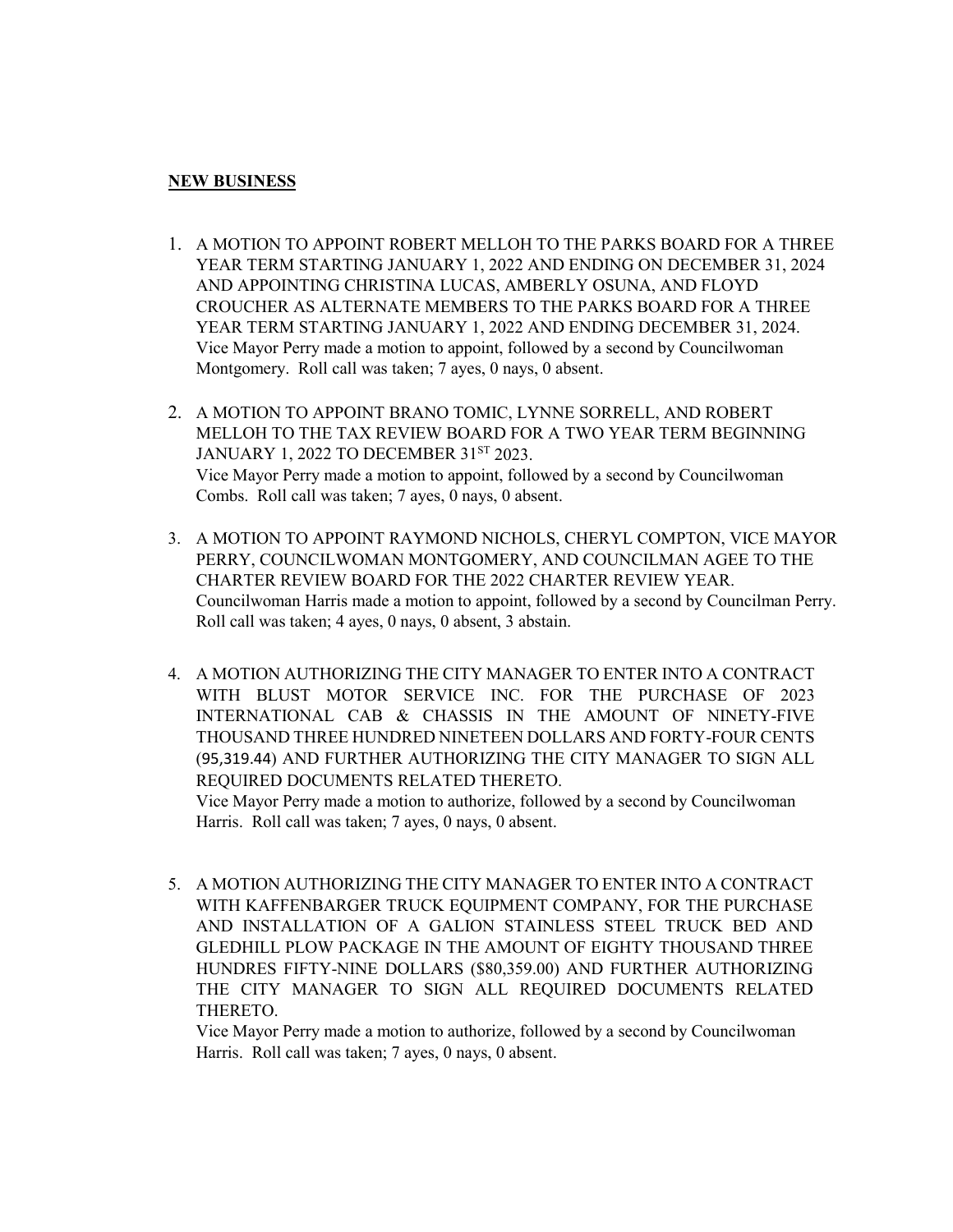6. A MOTION AUTHORIZING THE CHIEF OF POLICE TO MAKE PRIMARY DECISIONS AS TO THE APPROPRIATENESS OF EXPENDITURES BELOW THE CITY OF TRENTON'S APPROVAL CEILING OF \$15,000 AND NOT SPECIFICALLY LISTED IN EXISTING OHIO REVISED CODE TO BE APPROVED FOR PAYMENT FROM THE LAW ENFORCEMENT TRUST FUND (FUND 402). FUNDS DEPOSITED TO THE LAW ENFORCEMENT TRUST FUND MAY ONLY BE USED FOR LAW ENFORCEMENT PURPOSES IN ACCORD WITH EXISTING OHIO REVISED CODE AND THE POLICE DEPARTMENT'S GENERAL ORDER 84 AND MAY NOT BE USED FOR OPERATIONAL COSTS OF THE AGENCY OR COSTS NOT RELATED TO LAW ENFORCEMENT. THE POLICE DEPARTMENT WILL PROVIDE A BALANCED REPORT TO CITY COUNCIL VERIFYING THAT ALL FUNDS WERE EXPENDED ONLY FOR PURPOSES AUTHORIZED OR DEMANDED BY EXISTING OHIO REVISED CODE NO LATER THAN THE 31<sup>st</sup> OF JANUARY OF THE FOLLOWING YEAR.

A motion to strike this motion from the agenda was made by Vice Mayor Perry, followed by a second by Councilwoman Harris. Roll call was taken; 7 ayes, 0 nays, 0 absent.

#### **LEGISLATION**

1. AN ORDINANCE AMENDING CHAPTER 1208.02 COMMON OPEN SPACE, OF THE CODIFIED ORDINANCES OF THE CITY OF TRENTON, OHIO. **(Third Reading)** A motion to amend the legislation to this presented version from the first reading version was made by Vice Mayor Perry, followed by a second by Mayor Woodrey. Roll call was taken; 7 ayes, 0 nays, 0 absent.

Zoning Administrator Bill Jones stated that this ordinance will require new developments to devote 12% of development as open space with the listed agreed upon provisions.

A motion to read this by title only was made by Vice Mayor Perry, followed by a second by Councilwoman Harris. Roll call was taken; 6 ayes, 1 nay, 0 absent.

A motion to amend was made by Vice Mayor Perry, followed by a second by Councilman Agee. Roll call was taken; 7 ayes, 0 nays, 0 absent.

#### **REPORTS**

State Representative Thomas Hall reported that he will be at Todd's IGA at 8:00am. He expressed that any requests for the State Capitol Budget are needed ASAP. City Attorney Nick Ziepfel had no reports. Council Clerk Laura Daley had no reports. City Manager Marcos Nichols had no reports.

#### **AUDIENCE OF COUNCIL**

Councilwoman Harris Happy Birthday to her father.

Councilwoman Combs thanked those who volunteered for the boards.

Councilman Perry reported that he has enjoyed the discussions with the public regarding what they wanted to see happening in our City. He then thanked Public works for all their hard